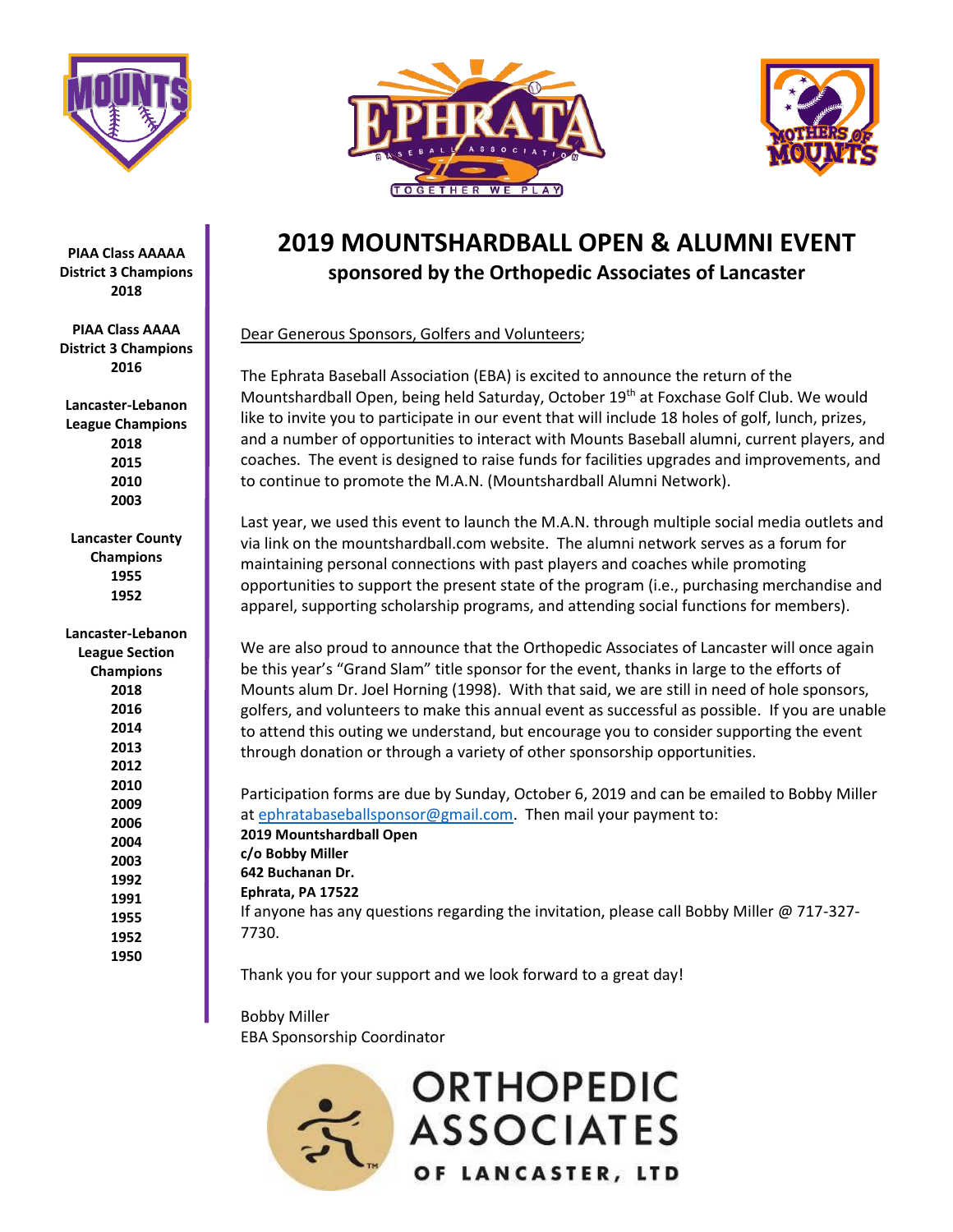





### **2019 MOUNTSHARDBALL OPEN & ALUMNI EVENT**

## **Format & Schedule of Events for October 19, 2019**

#### **Tournament Format: Best Ball Shamble & 18-Hole Skins Competition**

A "**shamble**" is a type of golf tournament format in which a team of golfers selects the one best drive among them after teeing off, then all four play their own golf balls from that position into the hole. You can think of a shamble as a scramble off the tee and then regular stroke play into the hole.

For the **18-Hole Skins Competition**, eligible teams will compete against one another on each of the 18 holes to win a "skin." At the conclusion of the event, participating teams will turn in their scorecards and the lowest score per team will be evaluated. The team with the lowest score on a hole will win the skin. In the event of a tie low score on a hole, a team member will participate in a tie-breaker putting match on the practice putting green for the winning the skin. Winning teams will then have the opportunity to choose from a variety of 18 prizes from the Skins Prize table. The team winning the #1 handicap hole's skin will have first-choice from the prize table with #2-18 handicap skins following in descending order.

**Individual (\$5)** or **Team "Tee Box" Mulligans (\$10)** will be available for purchase on the following designated holes (after everyone has hit their first shot) and must be redeemed immediately. Mulligans can only be used on the tee box.

**Holes: 1, 4, 7, 9, 10, 11, 14, 17**

The **Longest Drive Competition** (must be in the fairway) will be measured on Hole #18.

The **Closest-to-the-Pin Competition** (must be on the green) will be measured on Hole #8.

**Saturday, October 19th Schedule of Events Foxchase Golf Club**

| $7:00$ AM | Check-In                   |  |
|-----------|----------------------------|--|
| $8:00$ AM | <b>Shotgun Start</b>       |  |
| 12:30 PM  | Lunch (Taco Bar)           |  |
| $1:00$ PM | <b>Awards &amp; Social</b> |  |

Please note the following: Dress Code required by the golf course: a collared shirt (no tee shirts), no jeans or denim pants. Golf shorts are allowed. Soft spikes are required. We are, however, encouraging participants to wear Mounts baseball gear including game jerseys (if they still fit), vests, pull-overs, hats, etc. We will be providing participating alumni with the option of wearing their numbered game jersey.



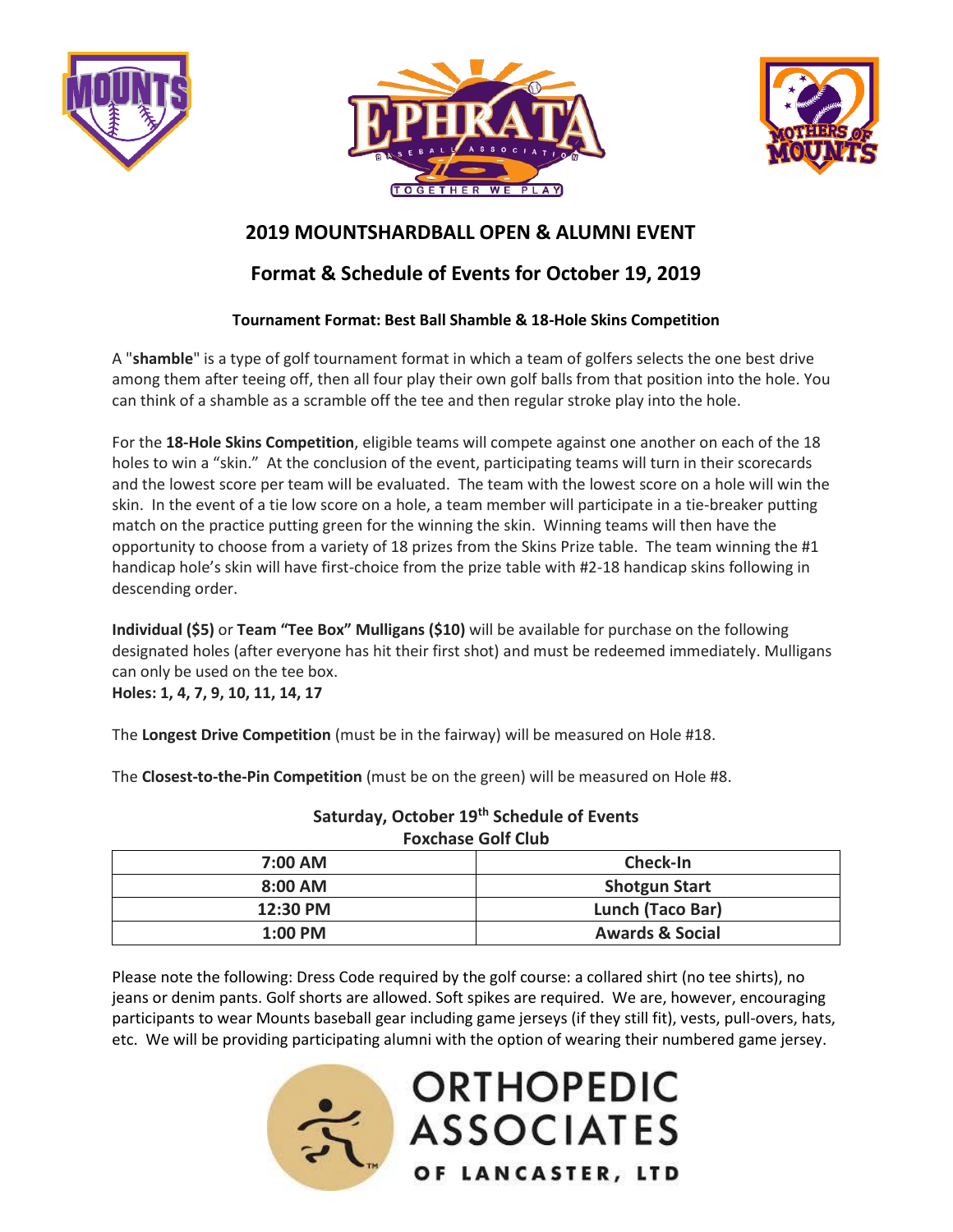





# **2019 MOUNTSHARDBALL OPEN & ALUMNI EVENT Sponsorship Form**

Date: October 19, 2019 Time: 8:00 AM Shotgun Start Location: Foxchase Golf Course, Denver, PA Format: 4-Person Shamble and Skins Event

#### **Sponsorship Information:**

Your personal sponsorship or company name will receive recognition on our golf tournament page on both of our websites [\(www.ephratabaseball.org](http://www.ephratabaseball.org/) and [www.mountshardball.com\)](http://www.mountshardball.com/) and will be printed on one of our 18-hole "real estate" signs which will be displayed at the tee box. We are offering two levels of sponsorship – "Home Run" and "Hardball." Please check a box below to indicate your level of sponsorship.

# **"Home Run" Sponsorship - \$500**

This level of sponsorship includes a four-person team registration in the golf tournament, tee box signage on one of 18 holes, and recognition on both websites.

## **"Hardball" Sponsorship - \$100 or four gift cards/certificates valued at \$25/each to be used as prizes during the event.**

This level of sponsorship includes tee box signage on one of 18 holes, and recognition on both websites.

| Name of Sponsor:       |        |        |  |
|------------------------|--------|--------|--|
| Contact Person:        |        | Phone: |  |
| <b>Street Address:</b> |        |        |  |
| Town:                  | State: | Zip:   |  |

### **2019 MOUNTSHARDBALL OPEN & ALUMNI EVENT**